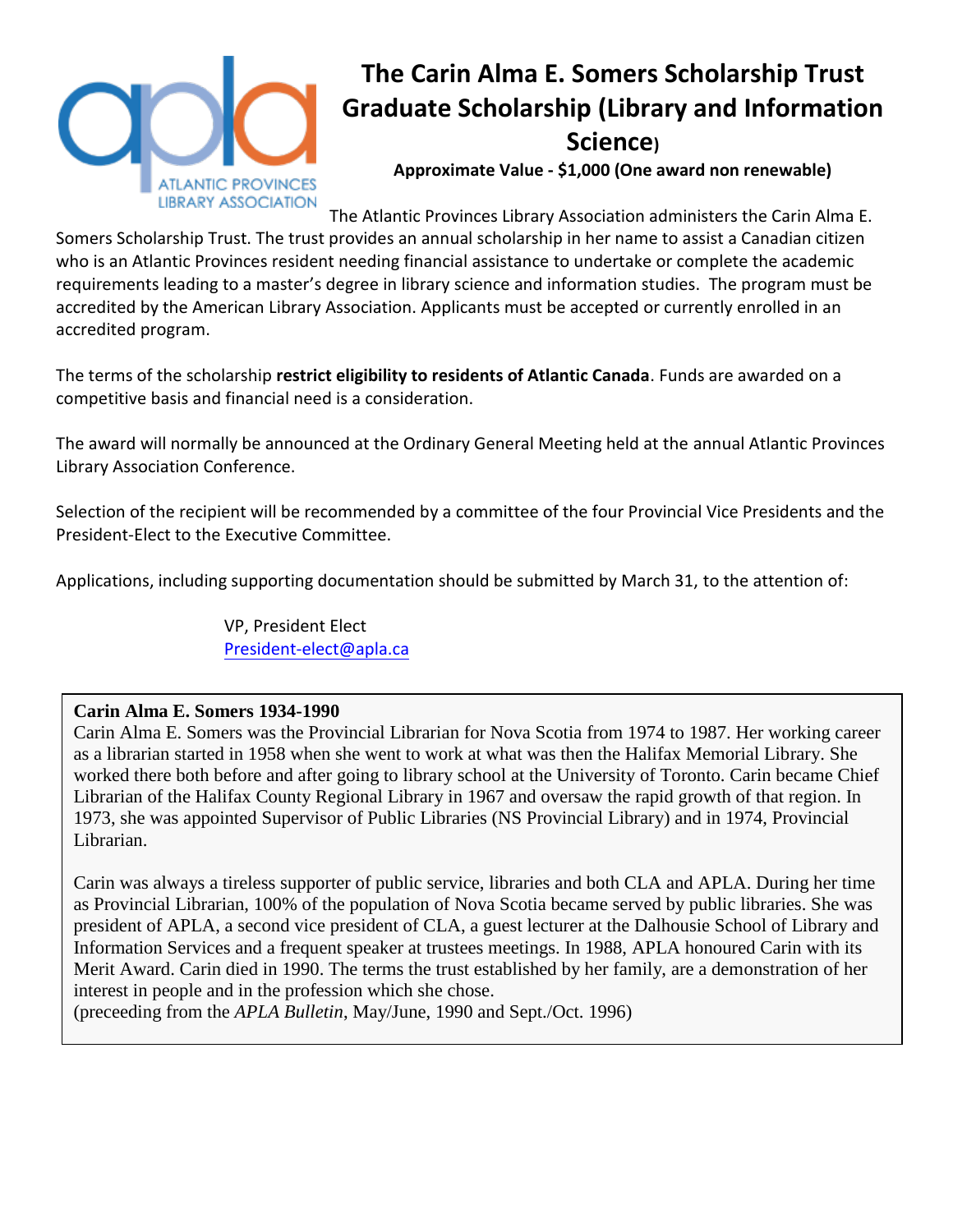

## APPLICATION FORM THE CARIN ALMA E. SOMERS SCHOLARSHIP TRUST GRADUATE SCHOLARSHIP (Library and Information Science)

#### Name:

Address:

Province of birth (if not born in Canada, provide place):

If not born in Atlantic Canada, how many years have you been a resident (provide #years in Province)?

NB NF NS PE

Telephone number:

E-mail address:

| Resources for the current academic year: | Amount |
|------------------------------------------|--------|
| Your income after taxes                  |        |
| Spouse's income (after taxes)            |        |
| <b>Parental Contribution</b>             |        |
| Government Student Loan                  |        |
| Government Bursary associated with loan  |        |
| Scholarships                             |        |
| <b>Bursaries</b>                         |        |
| Other                                    |        |
| <b>A. Total Resources</b>                |        |

| Estimated expenses for the upcoming academic<br>year (do not include tuition/books): | Amount |
|--------------------------------------------------------------------------------------|--------|
| Room and Board                                                                       |        |
| Travel to and from campus                                                            |        |
| Other (please be specific)                                                           |        |
|                                                                                      |        |
|                                                                                      |        |
| <b>B. Total Expenses</b>                                                             |        |
| Resources A. less Expenses B.                                                        |        |

| <b>Applicant's current debts:</b>              | Amount |
|------------------------------------------------|--------|
| Accumulated debts under student's loans (incl. |        |
| current year)                                  |        |
| Accumulated debts from banks or credit unions  |        |
| Outstanding balance on all credit cards, etc.  |        |
| C. Total Debt                                  |        |

I hereby declare that this is a true and accurate statement of my financial status.

Date:\_\_\_\_\_\_\_\_\_\_\_\_\_\_\_\_\_\_\_\_\_\_\_\_\_\_\_\_\_ Signature: \_\_\_\_\_\_\_\_\_\_\_\_\_\_\_\_\_\_\_\_\_\_\_\_\_\_\_\_\_\_\_\_\_\_\_\_\_\_